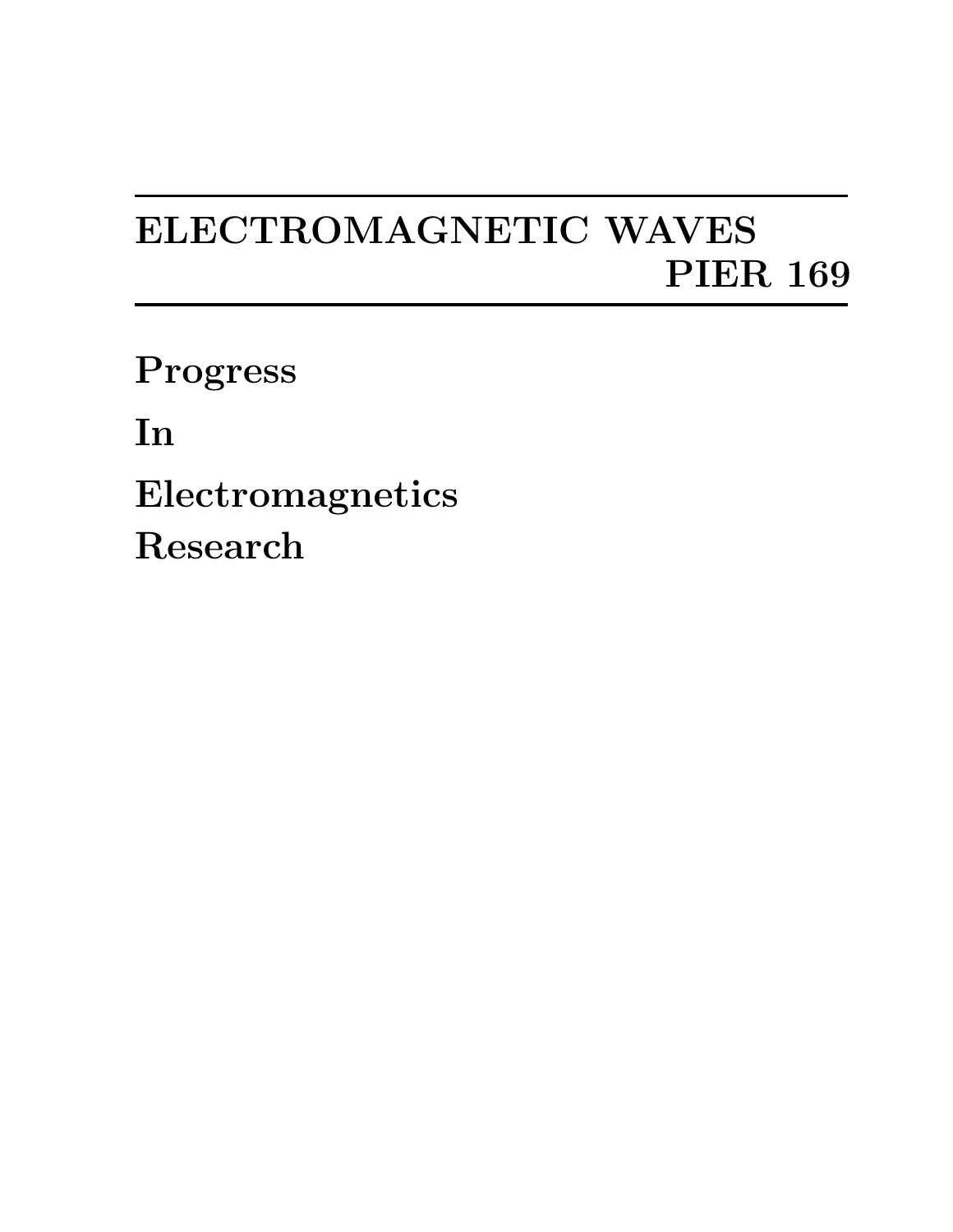°c 2020 EMW Publishing. All rights reserved.

No part of this publication may be reproduced. Request for permission should be addressed to the Publisher.

All inquiries regarding copyrighted material from this publication, manuscript submission instructions, and subscription orders and price information should be directed to: EMW Publishing, P. O. Box 425517, Kendall Square, Cambridge, Massachusetts 02142, USA.

ISSN 1070-4698 E-ISSN 1559-8985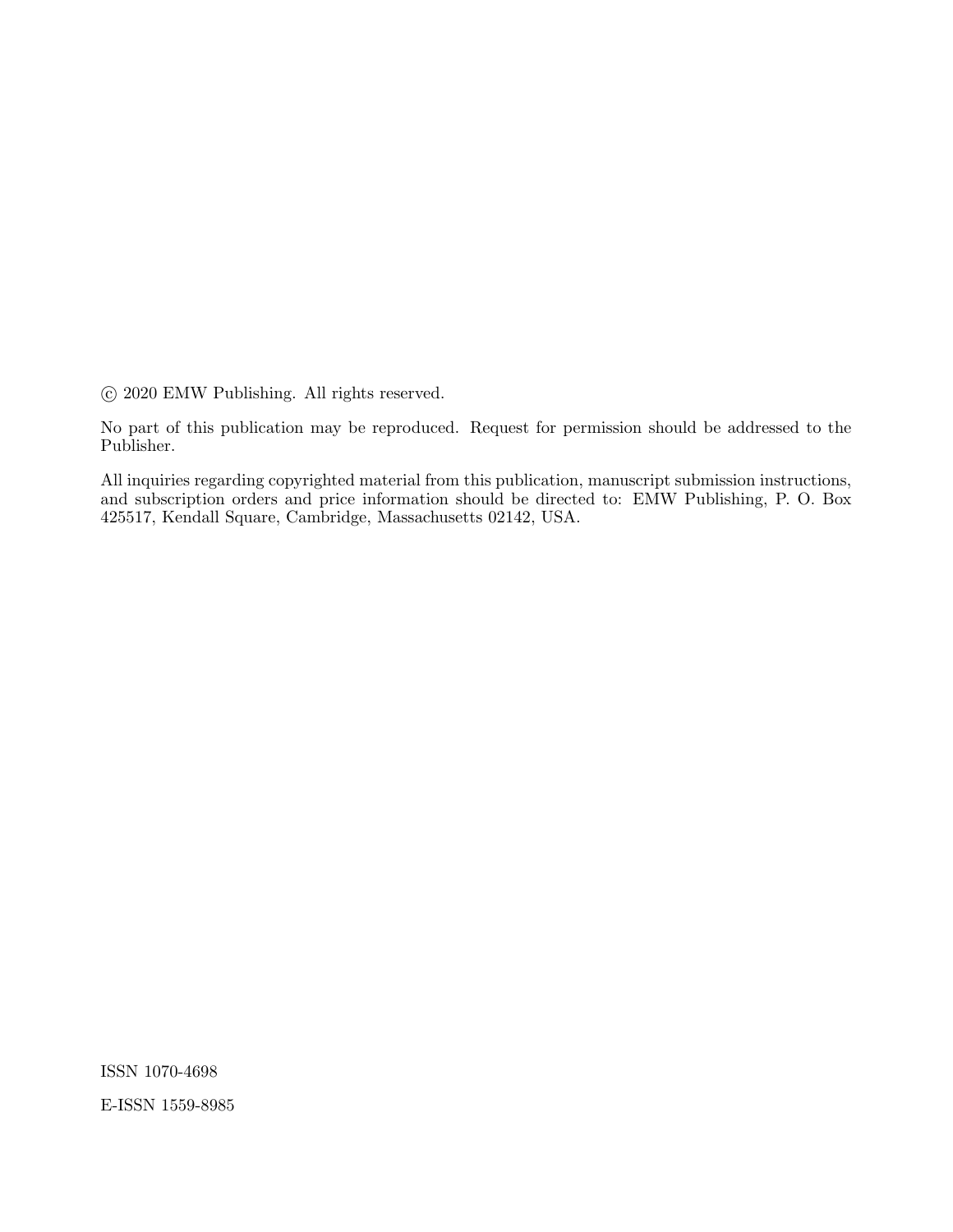## ELECTROMAGNETIC WAVES PIER 169

Progress In Electromagnetics Research

Chief Editors: Weng Cho Chew and Sailing He

EMW Publishing Cambridge, Massachusetts, USA